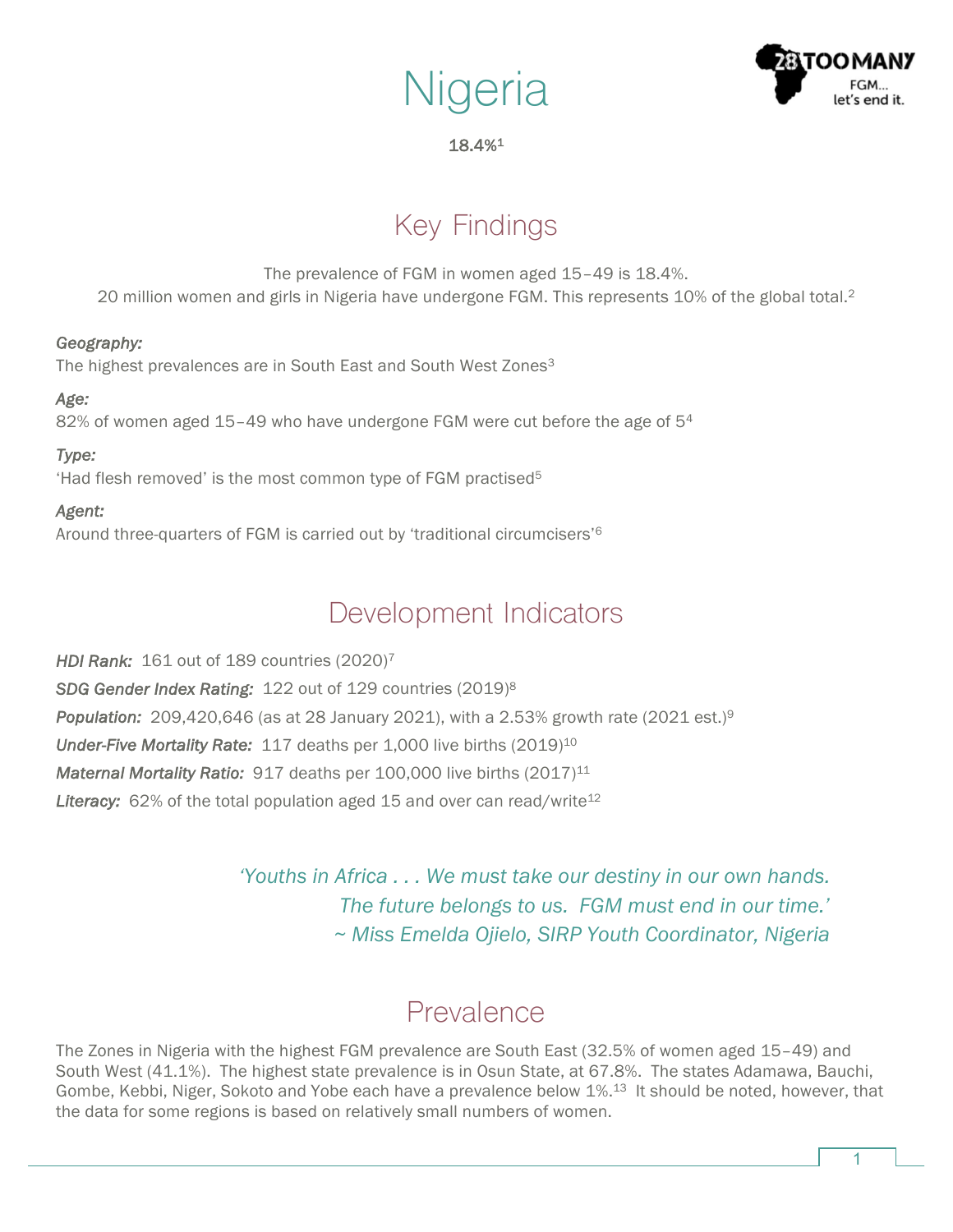The majority of Nigeria's population (57%) lives in rural areas. The most densely populated Zone, with 30% of Nigeria's population, is North West, where the FGM prevalence is 19.3%. It is often assumed that FGM is more likely to occur in rural areas, but in Nigeria 23.4% of women aged 15–49 and living in urban areas have undergone FGM, compared with 15.6% living in rural areas.<sup>14</sup> However, in recent years this appears to be changing: 20.5% of daughters aged 0–14 living in urban areas have experienced FGM, compared to 28.8% of those living in rural areas.<sup>15</sup>

All ethnic groups practise FGM, although it is almost unheard of among the Tiv. The group with the highest prevalence is the Yoruba (54.5% of women aged  $15-49$ ).<sup>16</sup>

FGM prevalence is highest among women



practising traditionalist religions (34.8% of women aged 15-49) and lowest among Muslim women (20.1%).<sup>17</sup>

In most African countries, a mother's level of education is a determining factor in whether her daughters will be cut. The usual expectation is that a higher level of education is linked to a lower likelihood of FGM. However, Nigerian women aged 15–49 with 'no education' are the least likely to have undergone FGM (11.6%). Prevalence is highest (24.3%) among women with a primary-level education, and reduces among those with secondary or higher levels of education.<sup>18</sup>

A similar situation is noted in relation to women's economic statuses. 23.3% of women in Nigeria (aged 15–49) in the highest wealth quintile have undergone FGM, compared with 9.9% in the lowest quintile. Conversely, 14.4% of girls aged 0–14 and born to mothers in the wealthiest quintile have undergone FGM, compared with 43% in the lowest quintile. This indicates that, whereas wealthier, better-educated women aged 15–49 are more likely to have undergone FGM than poorer, less-educated women in the same age-range, girls born to wealthier and better-educated women in Nigeria today are less likely to be cut than girls born to poorer, less-educated women.19

Between 2008 and 2016/2017, the overall prevalence for women aged 15–49 fell from 29.6% to 18.4%. Due to the large age-range of women included, however, the overall prevalence alone may not fully reflect the progress that has been made in recent years. Breaking down the most recent data by age group shows that the prevalence for women aged 45–49 is 27.6%, while for the youngest age group this has fallen to 12.3%. Despite the fact that a small proportion of women may be cut after the age of 15, the data demonstrates a clear trend towards lower prevalences among younger women.20